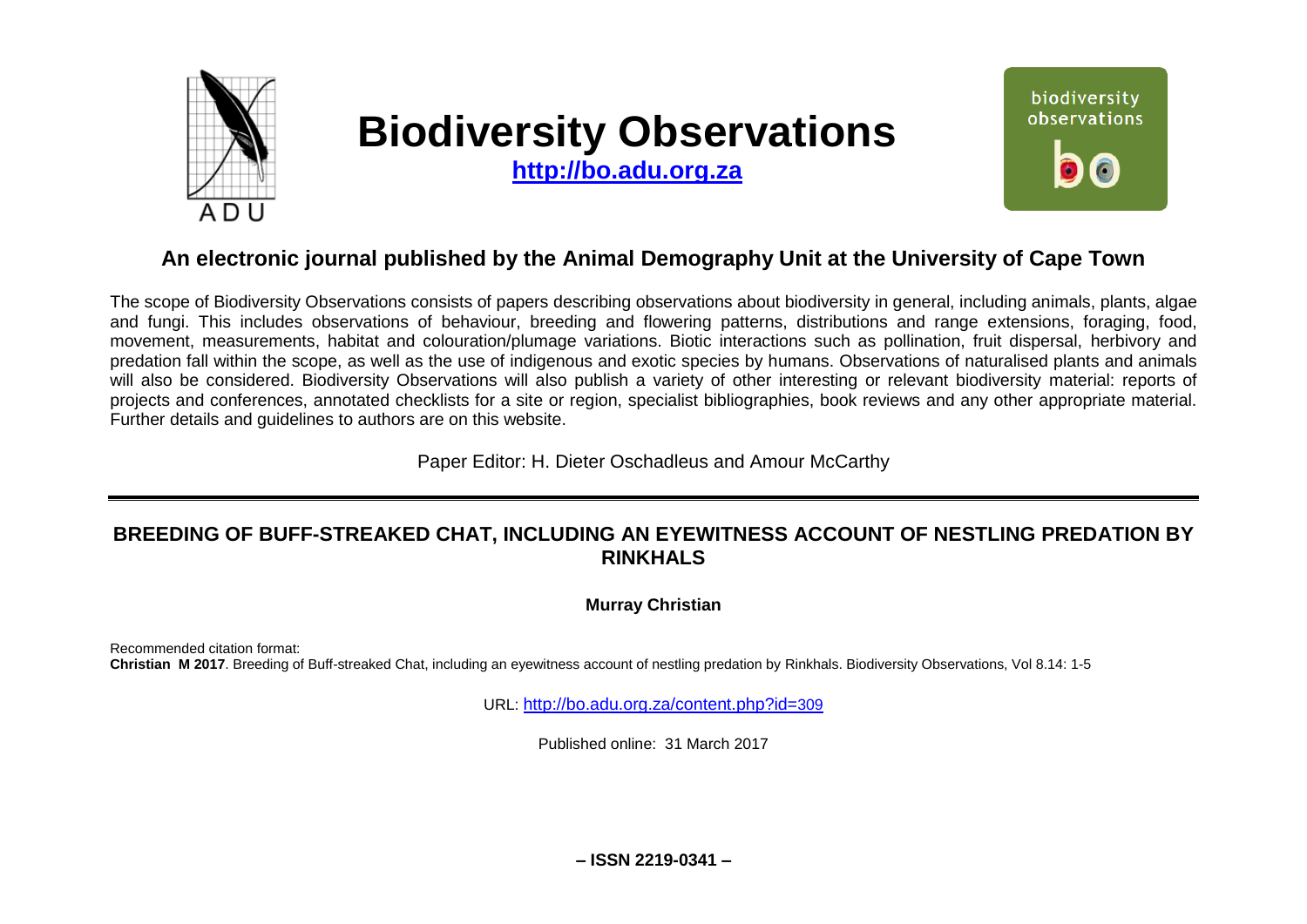

### **AVIAN PREDATION**

## **BREEDING OF BUFF-STREAKED CHAT, INCLUDING AN EYEWITNESS ACCOUNT OF NESTLING PREDATION BY RINKHALS**

*Murray Christian*

122 Milner Road, Cape Town Email: murraychristian@live.co.za

This note reports on observations at three nests of the Buff-streaked Chat *Campicoloides bifasciata* made between September 2016 and January 2017 in the conservancy bordering Clarens, eastern Free State, South Africa. Besides witnessing a Rinkhals *Hemachatus haemachatus* predating Buff-streaked Chat nestling, we also take the opportunity to report on apparently unusual nest sites for this species, and what appears to be the first record of the incubation period.

The Clarens Village Conservancy incorporates a range of hills to the west of the town of Clarens. The habitat is comprised of rocky grasslands, with *Leucosidea sericea* scrub in the valleys and on some of the steeper slopes, and many prominent sandstone cliffs. The grasslands in many parts are heavily grazed by cattle, and where these areas coincide with rocky outcrops they seem to be favoured by Buff-streaked Chats. Other species commonly present alongside them were Ground Woodpecker *Geocolaptes olivaceus*, African Stonechat *Saxicola torquatus*, Cape Rock Thrush *Monticola rupestris*, Familiar Chat *Cercomela familiaris,* Wailing Cisticola *Cisticola lais* and Cape Bunting *Emberiza capensis*.

**Details of nest sites, newly hatched young and incubation period** 

The Buff-streaked Chat is a ground-nesting species, the typical nest site being on the downslope side of a rock and sheltered by a protruding lip to some degree (Tarboton 2011, Dean 2005). Whilst the three Clarens nests were in sites of similar nature, the above description does not fit any of them *per se*.

The first nest was found on 29 September after observing a female Buff-streaked Chat carrying nesting material near a small, rocky valley. The nest was located in an area of very short grass, devoid of rocks, with occasional large grass tufts and small *Leucosidea sericea*  bushes (roughly 1.5 m tall). It was built into the base of a large grass tuft, its entrance on the down-slope side, and there was a prominent ''ramp'' of grass roots, bark and twigs at the entrance (Figure 1a). Between 2 October and 5 October two eggs where laid (Figure 1b), but on 6 October the nest was empty.

The second nest, found on 20 November, was built under a shallow overhang in a sandy bank about 40 cm high. This was in an area of grassland rather densely wooded with *Leucosidea* scrub, and with large sheets of exposed sandstone. The nest was being predated by a rinkhals when found – see the next section for more details.

The third nest was found on 2 December after observing a female carrying nesting material. It was built on the downslope side of an exposed vertical face of an otherwise buried rock, and was partially overhung by a grass tuft (Figure 1c). The surrounding area has several large sandstone boulders, many smaller rocks and a moderate density of shrubs. When checked in the late afternoon of 5 December the nest contained a single egg, and by midday on 6 December the clutch of two eggs had been completed. Based on checks in the late afternoon of 22 December (two eggs) and 23 December (two chicks), the chicks likely hatched on 23 December.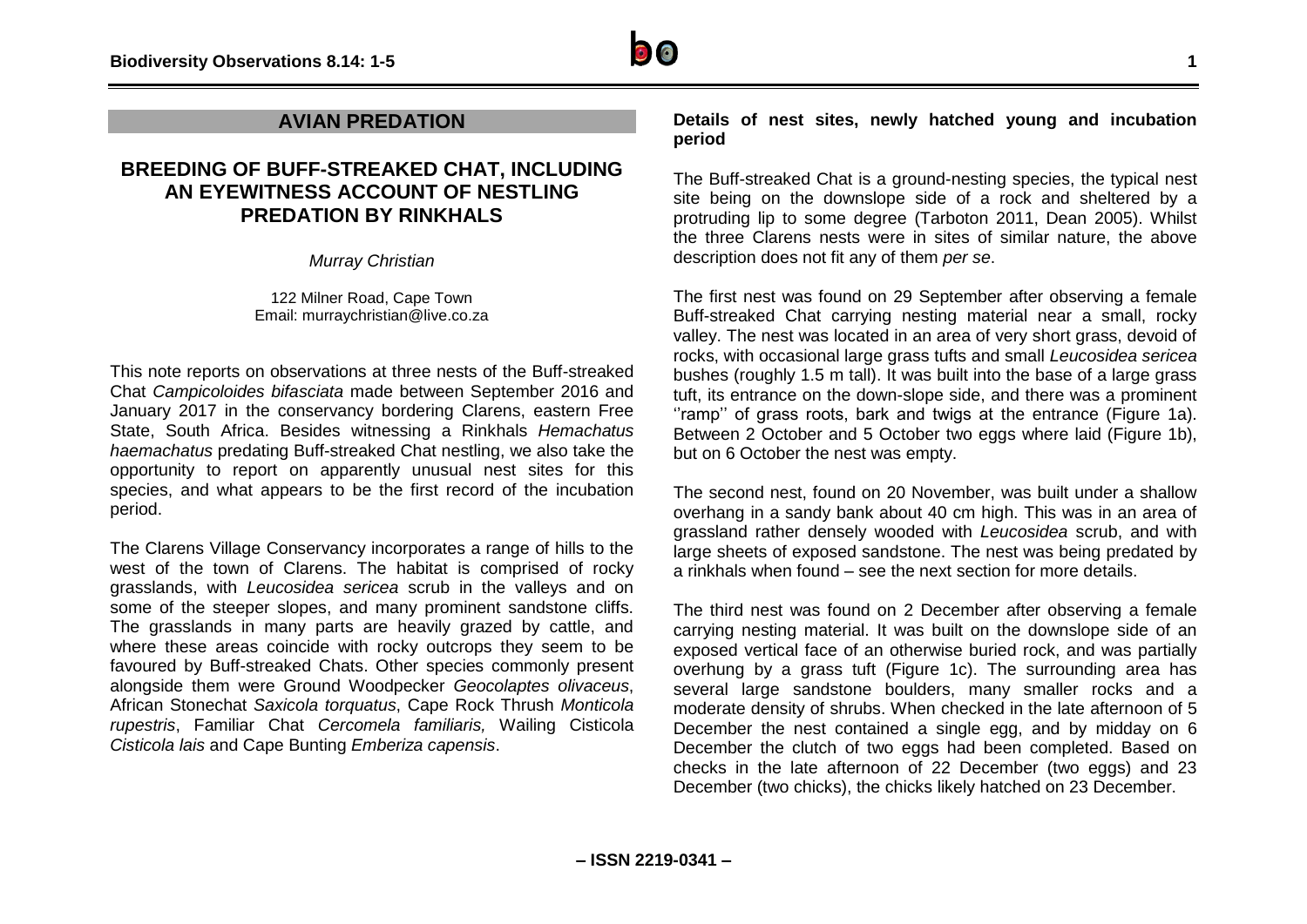

Assuming that incubation commenced when the second egg was laid (as is known for Familiar Chat; Tarboton 2011), this gives an incubation period of 17 days. The newly hatched young are blind, with a sparse cover of long, wispy grey down (Figure 1d). I was unable to monitor the nest from 27 December to 4 January, but when checked on 5 January the nest was empty. The nestling period in this species is 16 days (Tarboton 2011, Dean 2005), which means the chicks would only have fledged around 8 January, suggesting that the nestlings were predated.



#### **Eye-witness account of nestling predation by rinkhals**

Just before 14:00 on 20 November I encountered a female Buffstreaked Chat giving alarm calls and allowing me to approach more closely than usual. This behaviour suggested she may have a nest nearby, and a brief inspection revealed the fairly conspicuous nest (the second of the three described above).The nest contained three chicks, one of which was in the grasp of a rinkhals (Figure 2).



*Figure 2 - A young rinkhals with a nestling chat in its jaws.*

**– ISSN 2219-0341 –** *grass tuft. (d) The day-old nestlings covered in wispy grey down. Figure 1 - (a) The first nest built into a grass tuft with a ramp of debris; the bowl is obscured towards the top left. (b) The first nest with two eggs before it was predated. (c) The third nest site, partially overhung by a*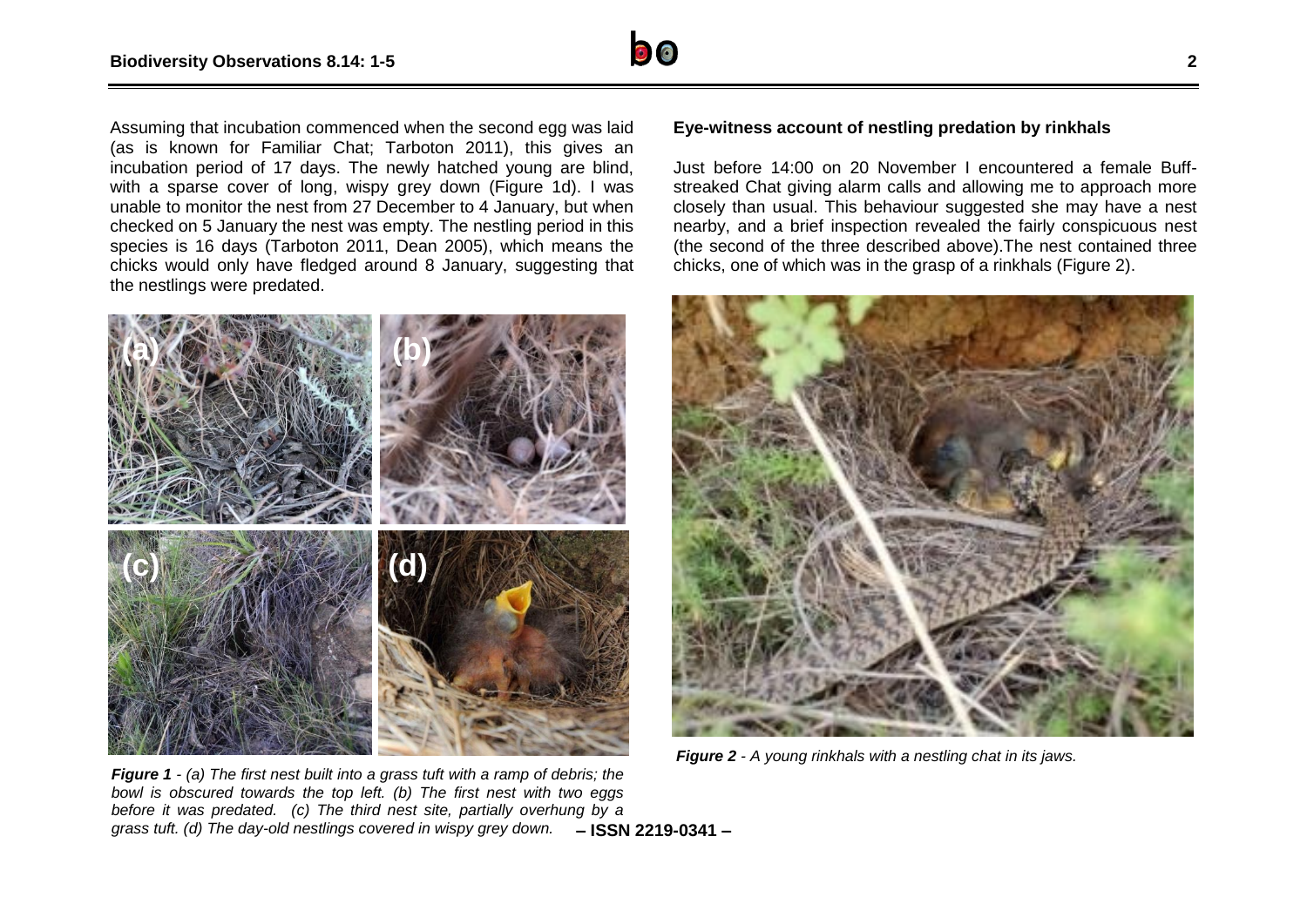

The chicks were still blind and with feathers just coming into pin on the wing. The snake proceeded to drag the chick from the nest into the adjacent vegetation (Figure 3a & 3b) and orient it to swallow it head first.



*Figure 3 - The rinkhals drags the nestling over the lip of the nest into the surrounding vegetation.*

At about 30-40 cm in length the rinkhals appeared to be a juvenile, and could not quickly swallow the relatively large nestling. After five minutes I retreated, concerned that my presence might inhibit the chat from launching an attack on the predator. As I did so the male returned to the nest area carrying food. Despite watching, concealed, from some distance away for 20 minutes, the pair did not appear to harass the snake. Indeed they mostly watched silently from elevated perches in the bushes around the nest, occasionally flying down to the ground to within half a meter of where the snake lay next to the nest. Another inspection after this period revealed that the snake had still not managed to entirely swallow the nestling (Figure 4). At this point I retreated once again and watched the pair from a distance for a further half hour, during which time they continued to merely observe proceedings.

I returned the following day to ascertain the fate of the nest. The nestling that had been dragged from the nest was lying nearby, apparently, it was too large for the snake to swallow. The remaining two chicks in the nest were also dead, and each had noticeable wounds to their bodies. It is not clear if these wounds were caused by the snake in the attack, or by subsequent scavengers.



*Figure 4 - The rinkhals seemingly struggling to swallow the relatively large nestling.*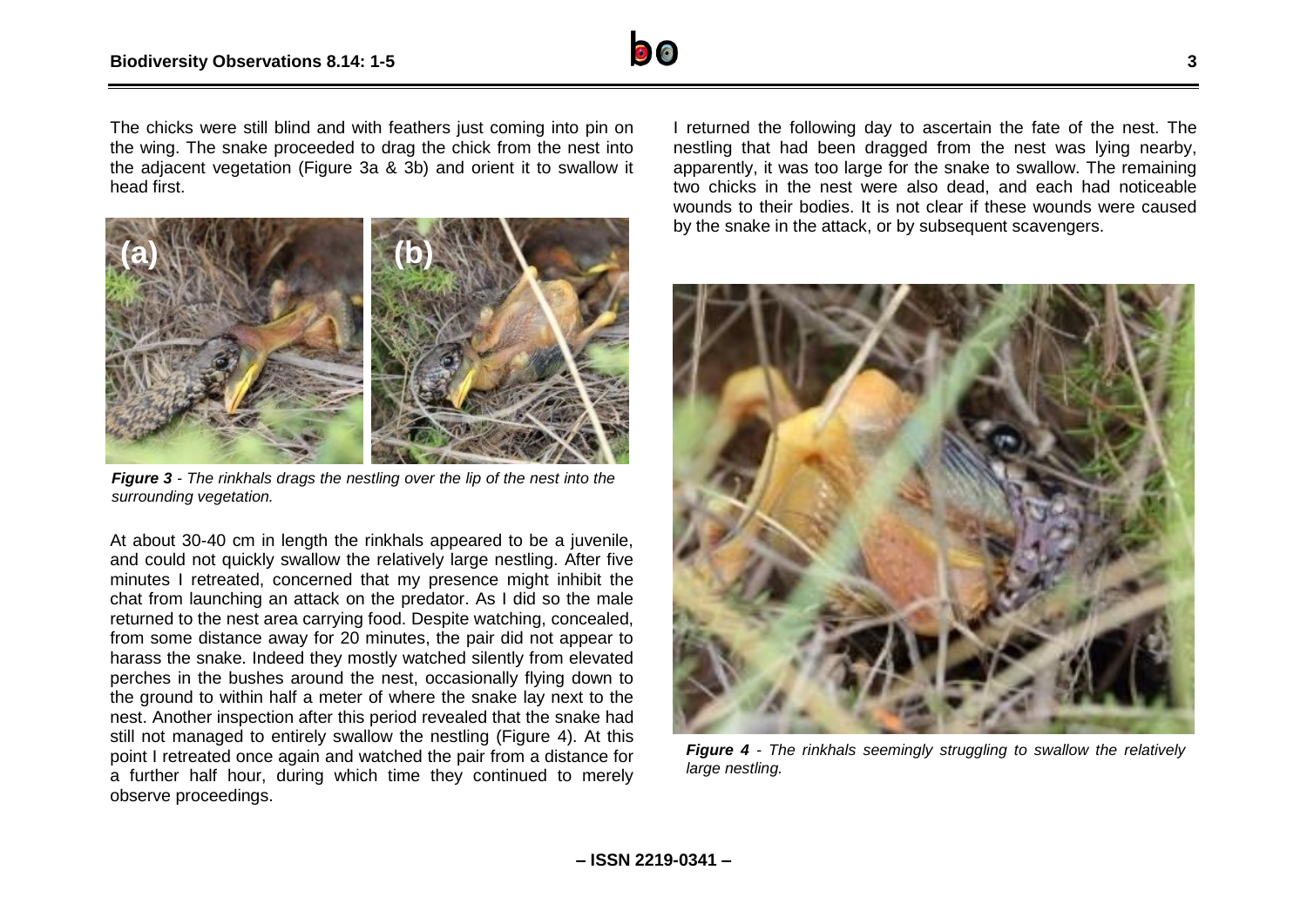#### **Discussion**

The identification as a juvenile rinkhals is based on the relatively small size, the dark bands across the back, and the keeled scales (Figure 5) - the scales in *Naja* cobras lack the keel. The rinkhals is known to take a wide diversity of prey items, including birds, mammals, lizards, amphibians and smaller conspecifics (Parusnath 2013, Shine *et. al.* 2007). At the same time, it is considered an amphibian specialist, as 80% of 61 prey items examined from rinkhals by Shine *et. al.* were amphibians. In all the cobra species examined in their study, birds formed a relatively small percentage (<20%) of the snakes' diet, and in the rinkhals the percentage was under 2%.

The taxonomic affinities of Buff-streaked Chat have proven elusive, and in the past it has been placed in the genera *Saxicola*, *Myrmecocichla* and *Oenanthe* (Dean 2005). However modern molecular studies place it in the monospecific genus *Campicoloides*, which is most closely related to a group of *Cercomela* chats consisting of Sickle-winged *C. sinuata*, Karoo *C. schlegelii* and Tractrac *C. tractrac* Chats (Outlaw *et. al.* 2010).

Considering these phylogenetic differences, it is interesting to note the substantial difference between the incubation period of 17 days recorded here and that of related chats and wheatears. The species for which I could find data on incubation period – namely African Stonechat, Mountain Wheatear *Oenanthe monticola*, Tractrac and Familiar Chat – spanned a range of 13 -15 days, with a median of 14 days (Tarboton 2011). It would be valuable to know if an incubation period of 17 days is typical for Buff-streaked Chat, or if this was anomalous.



*Figure 5 - A close-up of the scales showing the central ridge or ''keel'' on the dorsal scales.*

#### **Acknowledgements**

Thanks to Shivan Parusnath for confirming the rinkhals identification and pointing out prey records.